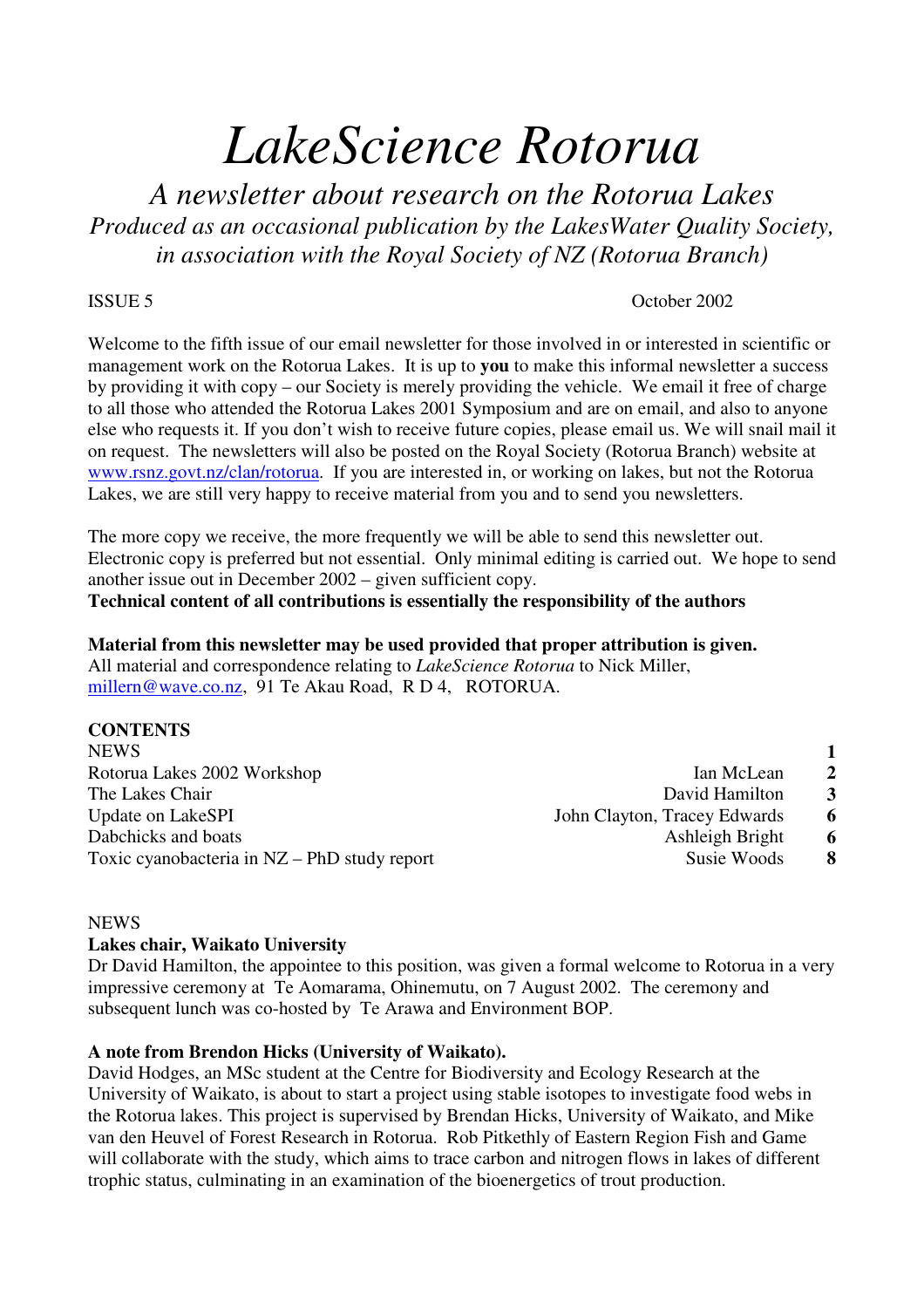# *A report on the recent workshop, written by Ian McLean*

**Rotorua Lakes 2002 - Lakeside Communities and Sewerage** was a workshop run by the LakesWater Quality Society Inc. in association with Rotorua District Council, and with support from the Royal Society of New Zealand Rotorua Branch. It was held at the Centra Hotel, Rotorua on Friday 20 September 2002.

The objective of the Workshop was

- To present research results and engineering proposals on sewerage schemes for lakeside communities (especially Okawa Bay/Mourea and Okareka);
- To obtain informed reaction from scientists and engineers;
- To allow interested residents and ratepayers to have their say.

The Workshop comprised eight technical papers, a technical forum, an open forum, and a presentation of RDC policy on charging for lakeside sewerage schemes.

The programme and background papers are available through links from the website http://www.rotorua.rsnz.org .

Research results from NIWA showed that the Okawa Bay exhibits more complex features than previously believed, which are significant for restoration planning. They noted that proposed improvement measures would take some time to show any effects. On Lake Okareka estimates of nutrient inflows from septic tank discharges were a lower proportion of N inflows than Okawa Bay.

Environment BOP reported on action taken, both regarding septic tanks and riparian retirement and other management techniques. Lakes Consulting presented an innovative analysis and management approach based on the balance between N and P.

RDC presented proposals for an SBR treatment plant at Okawa Bay, with land disposal through rapid infiltration. Harrison Grierson reported that these technologies are standard most efficient technologies in appropriate locations, and NIWA reported that limited N removal by spraying effluent on forest was seen at the Whakarewarewa Forest. For Lake Okareka RDC compared the relative economics of reducing N inflows from pasture rather than from septic tank outflows, with the pasture option suggested to be more cost-efficient.

RDC charging policy of operating costs being equalised with other sewered areas, and some local capital contribution, was presented. The capital component was contested from the floor on the basis that all ratepayers had contributed to servicing loans for the existing city sewerage.

The technical session was chaired by Professor David Hamilton and discussed various aspects of the papers that had been delivered.

During the Open Forum several of the scientists gave strong support for a sewerage scheme being necessary for the eventual recovery of Okawa Bay, and none of their colleagues disagreed.

Professor Warwick Silvester summand up the workshop as having significance in several layers including scientific and social.

Full Proceedings are in preparation and may be ordered using the form below (print off and detach):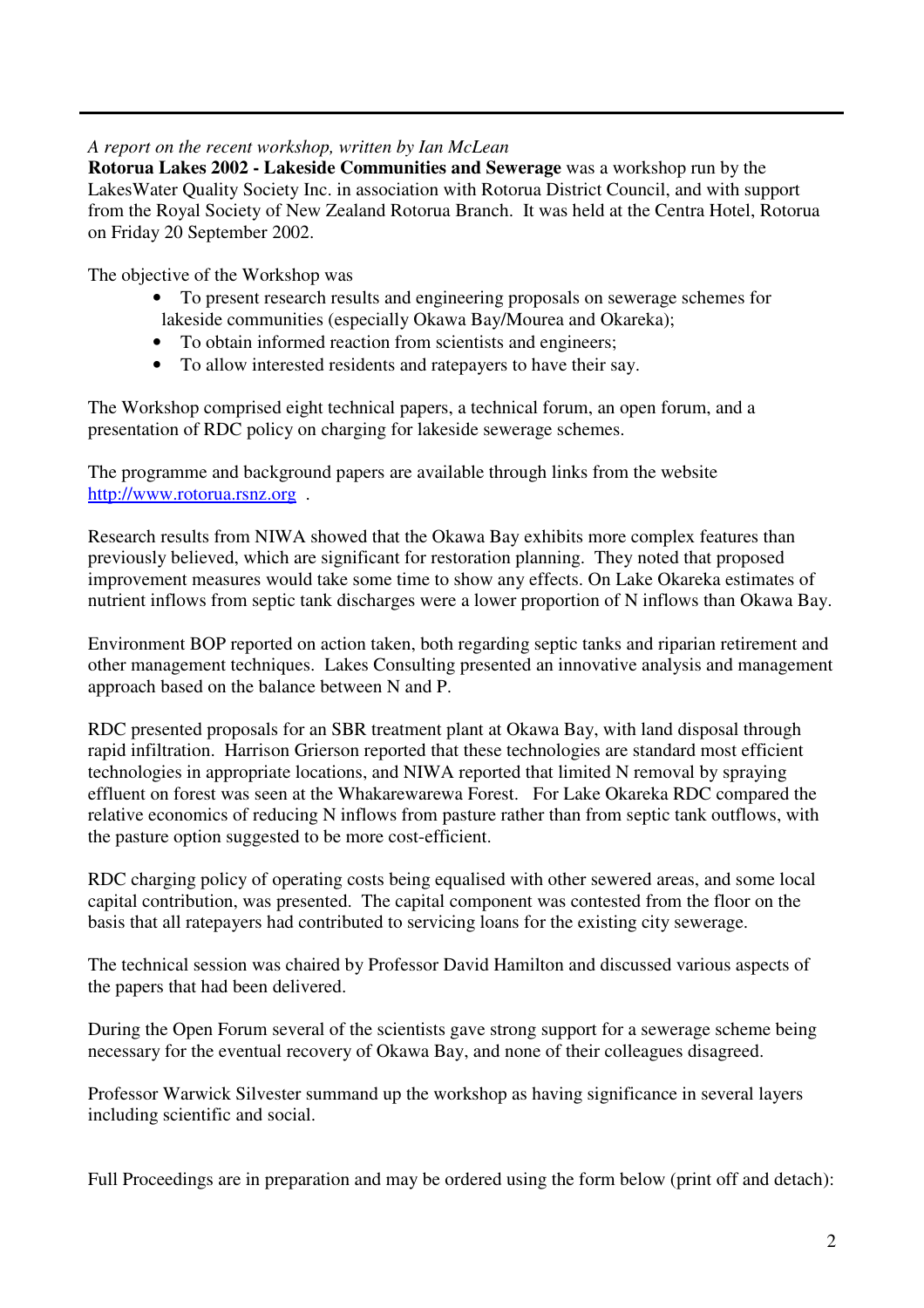*Please detach and mail to:*

LakesWater Quality Society Incorporated P.O.Box 2008 Rotorua

| Name<br>Postal address                                        |                                                                                                            |          |      |    |
|---------------------------------------------------------------|------------------------------------------------------------------------------------------------------------|----------|------|----|
|                                                               |                                                                                                            |          |      |    |
| Email                                                         |                                                                                                            |          |      |    |
| please complete as appropriate<br>(to be posted subsequently) | Copies of summarised proceedings if required                                                               | $\omega$ | \$20 | \$ |
| 2002/03 year)                                                 | I wish to become a member of the LakesWater Quality<br>Society (membership for individuals or families for | $\omega$ | \$5  | \$ |
|                                                               | Please find enclosed my cheque for:                                                                        | Total    |      | \$ |

# *A contribution from Professor David Hamilton, concerning the Lakes Chair and some associated research.*

### **Appointment of Environment Bay of Plenty Lakes Chair - David Hamilton**

Environment Bay of Plenty (EBOP) has made a major commitment to restoration of water quality of the Rotorua Lakes through funding the Chair in Lakes Management and Restoration, based in Biological Sciences at the University of Waikato. The position was taken up in July by David Hamilton. A variety of student and collaborative projects will be supported through the EBOP initiative and through the University of Waikato. Two Ph.D. studies have already commenced. The overall aim of the projects is to provide the scientific basis to support informed management decision making by EBOP, in consultation with iwi, the community and the Rotorua District Council.

David Hamilton is a graduate of Otago University and has spent the past 11 years at the University of Western Australia in Perth, where he was involved in modelling of water quality and examining physicalbiological interactions in lakes and estuaries. He returns to New Zealand keen to implement modelling strategies for the Rotorua lakes and to establish greater environmental awareness of lakes and their importance to New Zealand.

#### *Lake Rotorua Ph.D. study*

David Burger is examining coupling of the bottom sediments and the water column in Lake Rotorua. It is evident that the continued poor water quality of Lake Rotorua is attributable in large part to nutrients released from the bottom sediments. Unlike most other Rotorua lakes, which maintain strong temperature gradients between the surface and bottom of the water column in summer, Lake Rotorua is periodically mixed. With longer duration between mixing events (i.e. prolonged hot, calm weather) there is greater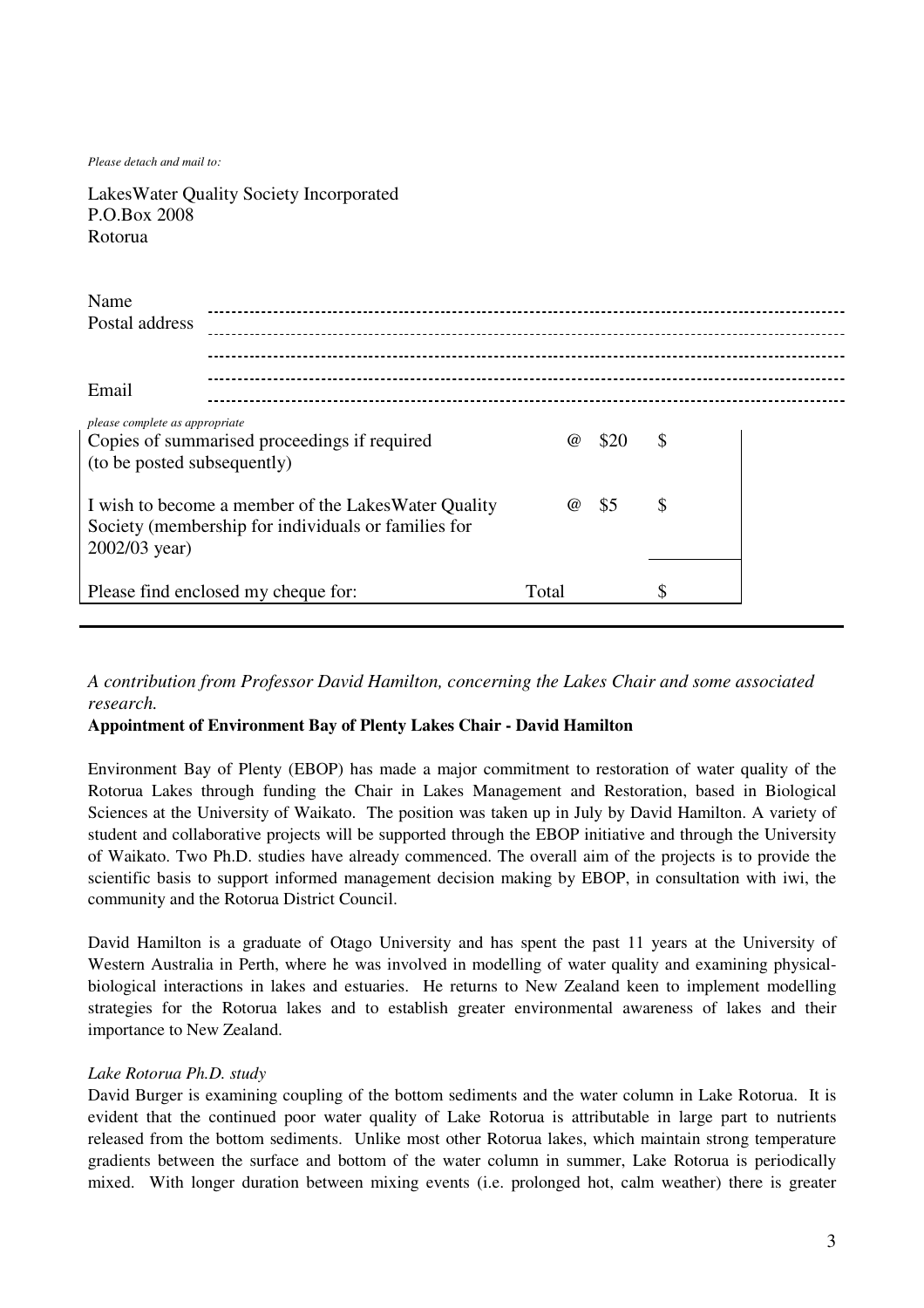depletion of oxygen in bottom waters, with larger release of nutrients sediments. Mixing then transports these nutrients into the light zone where they are used by phytoplankton to potentially form blooms. In Lake Rotorua, mixing is not confined to winter and can therefore create much higher nutrient levels at the water surface at times in summer when light and temperature conditions are ideal for phytoplankton growth. It is likely that Okawa Bay is behaving in a similar fashion. David Burgers's study is supervised by David Hamilton and Conrad Pilditch (University of Waikato) and Max Gibbs (NIWA).

#### *Phytoplankton taxonomy and physiology of North Island lakes Ph.D. study*

Eloise Ryan is examining the phytoplankton community structure in 40 lakes of the North Island of New Zealand. One aim of this study is to identify the dominant assemblages of phytoplankton in the lakes. A further aim is to relate the phytoplankton community structure to the prevailing light, temperature, mixing and nutrient conditions in the lakes. This approach is expected to help understand the status of lakes that may not be frequently monitored so that, for example, Environment Bay of Plenty could make rapid assessments about status of the lakes and the impacts of management. The Rotorua lakes provide the focal point for the study. Eloise is supervised by David Hamilton, John Green and Vivienne Cassie Cooper (University of Waikato) and Julie Hall (NIWA).

#### *The continued decline of dissolved oxygen*

David Hamilton has been getting familiar with the Rotorua lakes through examining historical data. Previous records put together by Bill Vant, Warwick Vincent and others (e.g. studies by Jolly, Fish and McColl) have been updated with Environment Bay of Plenty data for 2001-2002, and show clearly the continued decline of dissolved oxygen in the bottom waters of many of the lakes in summer. Figure 1 shows the decline of dissolved oxygen (% saturation) in Lake Tikitapu (Blue Lake) as a function of time of year for studies by Jolly in 1955-56 and McColl in 1970-71, as well as data from Environment Bay of Plenty in 2001-2002.



Figure 1. Percent saturation of dissolved oxygen in the bottom (22m depth) waters of Lake Tikitapu as a function of time of year, based on studies for the years 1955-56 (Jolly, 1968), 1970-71 (McColl, 1972) and *2001-02 (Environment Bay of Plenty, unpubl. data)*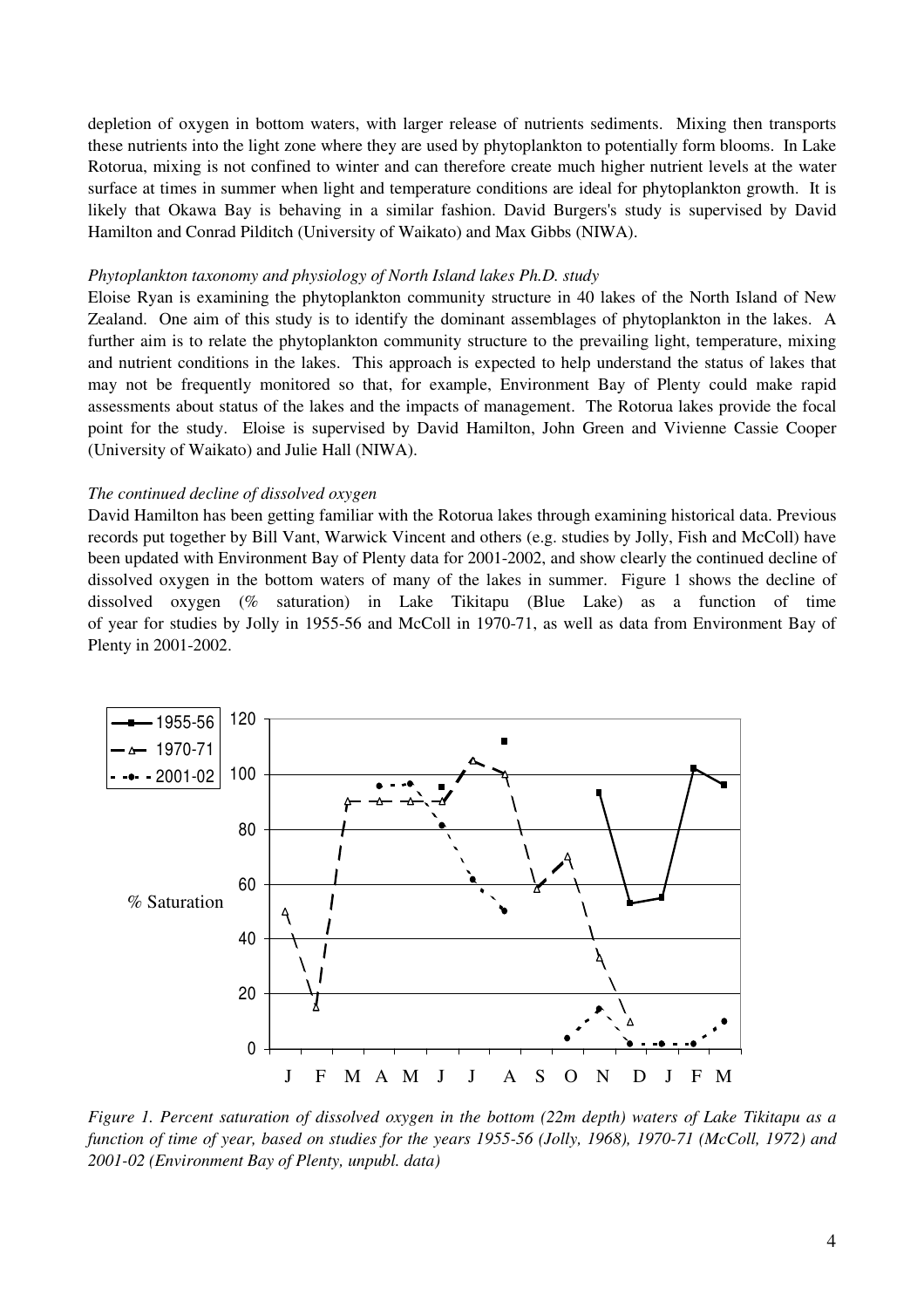Perhaps less surprising is the decline in dissolved oxygen in the bottom waters of Lake Rotoiti. This decline was clearly evident when Vincent (1984) compared historical data and plotted an exponential curve of the rate of oxygen consumption in deep waters over summer as a function of time, based on several studies over different years up until 1983. An analysis that includes the Environment Bay of Plenty data for 2001-2002 (Figure 2) suggests that the rate of oxygen consumption is still increasing although it may be starting to level off. The oxygen consumption in Figure 2 is given as the 'volumetric hypolimnetic oxygen deficit'(VHOD), representing the rate at which oxygen is consumed in the deeper waters, expressed as oxygen concentration lost per day.

#### *References:*

Fish, G.R., 1975. Lakes Rotorua and Rotoiti, North Island, New Zealand: their trophic status and studies for a nutrient budget. *Fisheries Research Bulletin* No. 8, Ministry of Agriculture and Fisheries, 70pp.

Jolly, V.H., 1968. The comparative limnology of some New Zealand lakes. 1. Physical and chemical. *New Zealand Journal of Marine and Freshwater Research* 2(2): 214-259.

McColl, R.H.S., 1972. Chemistry and trophic status of seven New Zealand lakes. *New Zealand Journal of Marine and Freshwater Research* 6(4): 399-447.

Richmond, C.J., 1983. Lake Rotoiti monitoring. Wildlife Service File Report 9/1/2/1, 8pp.

Vincent, W.F., 1984. Accelerated eutrophication in a New Zealand lake: Lake Rotoiti, central North Island. *New Zealand Journal of Marine and Freshwater Research* 18: 431-440.



Figure 2. Changes in volmetric hypolimnetic oxygen deficit (Volumetric HOD) as a function of time for Lake Rotoiti. The curve of Vincent et al. (1984) was based on the following data: 1956 (Jolly, 1968), 1970-72 *(Fish, 1975), 1976, 1979 (Richmond, 1973) and 1982, 1984 (Vincent, 1984). The curve from this study also includes the 2001-2002 data from Environment Bay of Plenty (unpubl.).*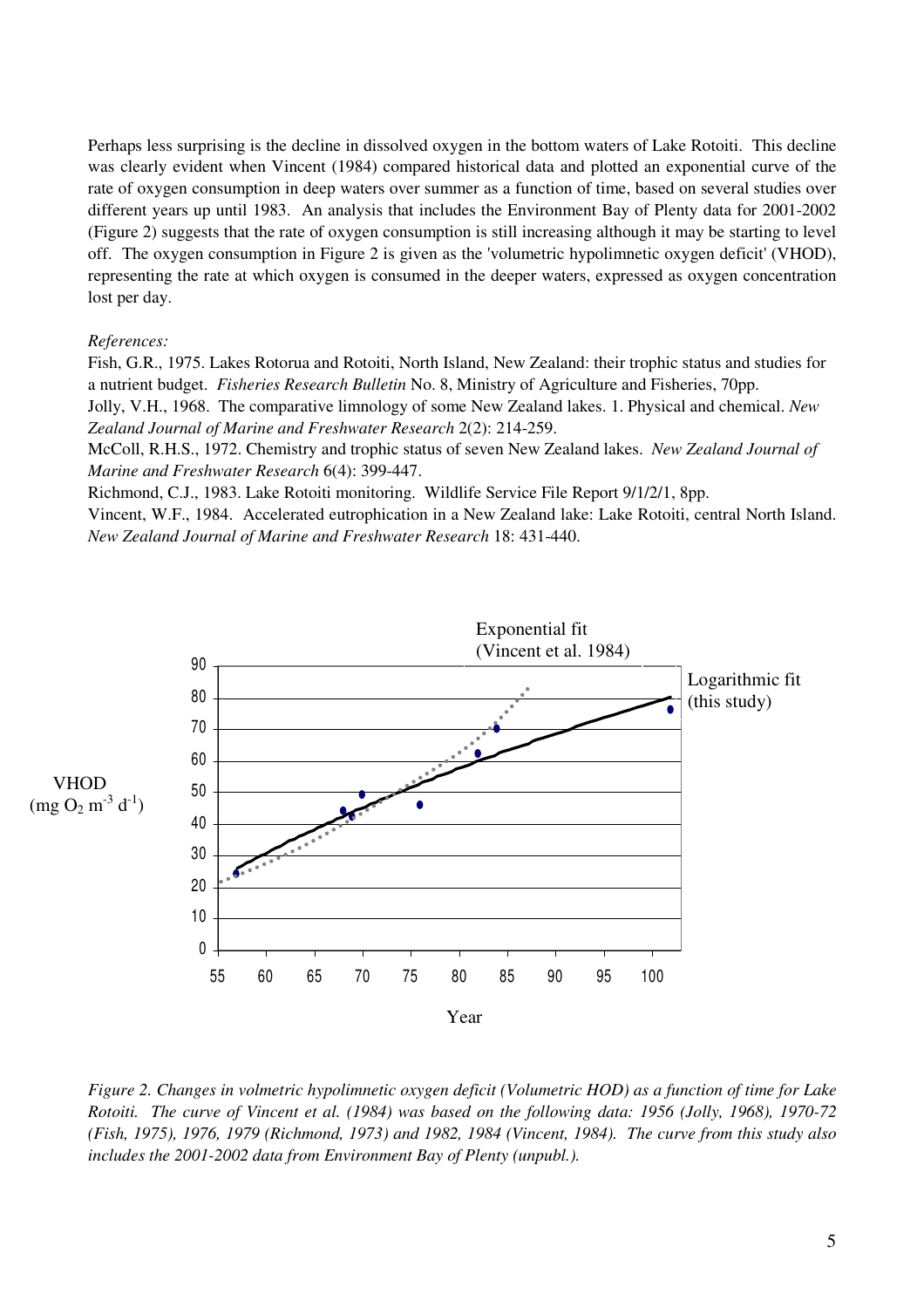# *A contribution from John Clayton and Tracey Edwards (NIWA)* **Update on LakeSPI – a new concept in ecological assessment**

Further to our March 2002 Issue 3, we have an update on this new method that uses aquatic plants to assess the *ecological condition of a lake.*

LakeSPI is a management tool that uses Submerged Plant Indicators (SPI) for assessing the ecological condition of New Zealand lakes and for monitoring trends in lake ecological condition. This method was introduced in the last newsletter and since this issue, the LakeSPI Technical Report and LakeSPI User Manual have now been released as Version One and are available for download from the NIWA web site: http://www.niwa.co.nz/ncwr/lakespi

The developers of this method were invited to present a paper in France during the recent September 2002 European Weed Research Society Conference. This conference, held only every 4 years, specialises in aquatic plant issues worldwide. The theme of the conference was "use of aquatic plants as indicators". Although the LakeSPI method was developed for NZ lakes it is based on universal ecological principles that make it very relevant for other countries and the method generated considerable interest.

Post conference, also provided an opportunity to dive on one of the 'better' French lakes to view the aquatic vegetation and to consider the potential application of the LakeSPI method to European lakes. After this experience and from viewing a diversity of other French lakes the overall impression was that of just how lucky New Zealanders are with the many high quality lakes we have!

Many of the Rotorua lakes, although still impacted by eutrophication and weed invasion, provide such a contrast to the more highly impacted lakes we observed in France. It emphasised the importance of protecting what we have and for encouraging managers to know what is happening to lakes in their region, so that sound management measures can be implemented before irreversible changes take place. It is very easy to take for granted the value of the lakes we have and its a well known fact that it is so much easier and cost effective to prevent deterioration than to attempt restoration once lake values have been compromised.

With the LakeSPI method now complete, subsequent implementation over the next two years will enable further refinements and improvements to be made to the method. It is anticipated that some assistance will be required during initial implementation of the method and prospective users are asked to contact the authors for advice. A revised version will be prepared with extra features designed to make for easier handling of the data in 2004.

John Clayton & Tracey Edwards

NIWA, Hamilton

# **Dabchicks and boats**

Ashleigh Bright, University of Waikato

*Readers may recall an article by Ashleigh , describing the dabchick research study, which appeared in Issue 3. Here is an interim report on the study, which is not yet completed.*

The New Zealand dabchick, *Poliocephalus rufopectus*, is a protected endemic grebe, confined to the North Island mainland and classified as endangered because no population exceeds 250 individuals. The North Island populations are apparently stable or increasing and there may be little current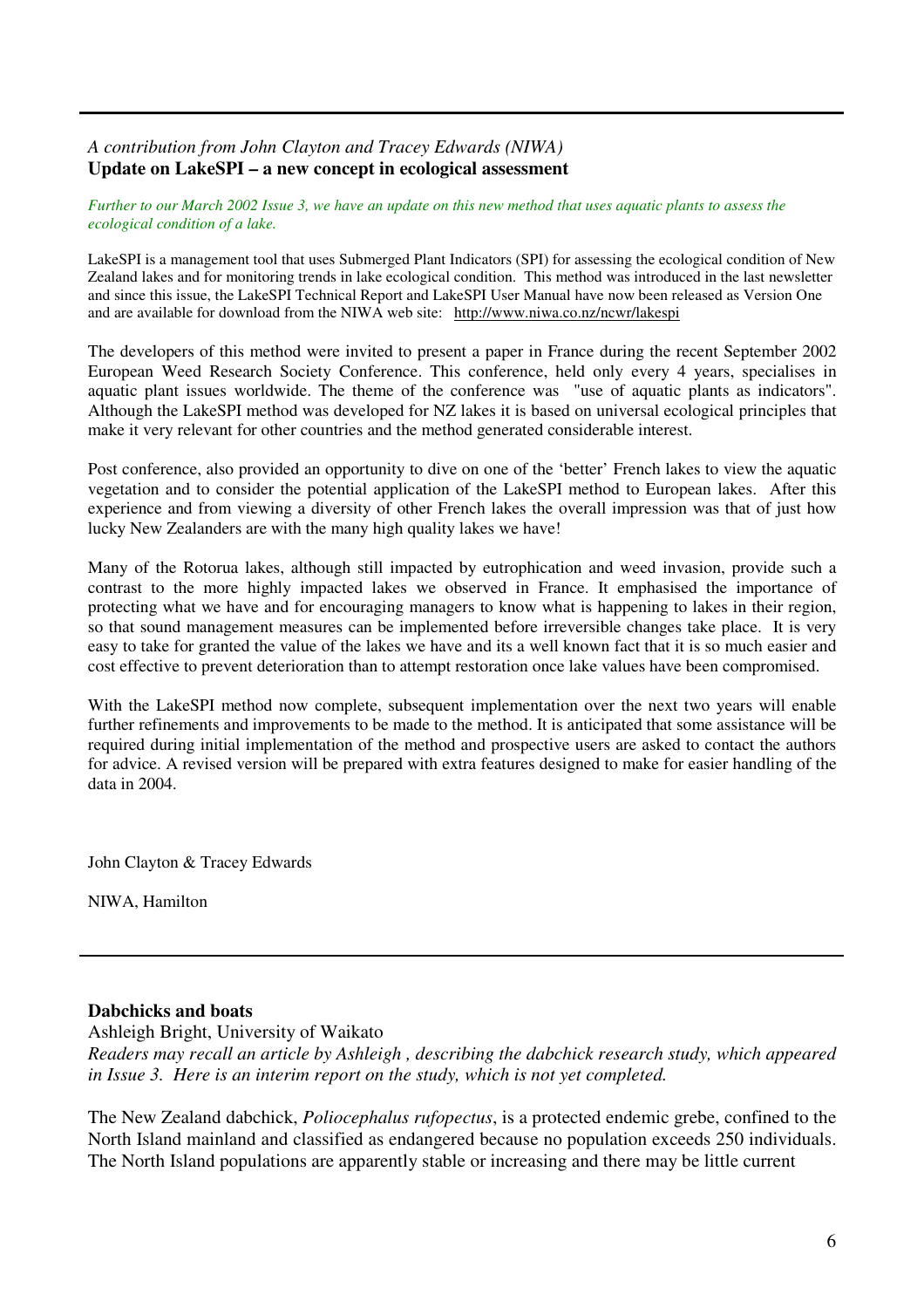conservation concern. However, there have been very few studies of New Zealand dabchicks and there is no reliable method of capturing and marking the birds. Thus, little is known about life history or population dynamics and the ultimate consequences of human presence and recreational activities on dabchick reproduction and survival. We present findings from three separate studies on the New Zealand dabchick carried out on Lakes Rotoiti, Tarawera and Okareka in the Rotorua Lakes Region.

In the first study, we investigated the effects of motorised boat passes at different speeds and frequencies on the behaviour of dabchicks. In the second study, we determined the effect that human-made structures and boat pass frequency had on the numbers of dabchick pairs, chicks and nests. In the third and final study, we compared the force of wind and boat wave wash at dabchick nesting sites.

The results from our studies suggest that boats do appear to have a negative impact on dabchick behaviour. Disturbance from boats may result in energetic constraints, particularly in winter when daylight hours for feeding are reduced or during times of high requirements (e.g. breeding).

Human-made structures (i.e., jetties, boatsheds and houses) do not appear to be affecting dabchick survival or distribution at present levels. There may even be a positive influence of human-made structures on the number of chicks. Human-made structures may provide suitable cover for chicks from predators, refuges from harassment by other bird species or other benefits.

Boat wash did not generate waves with as much force as waves generated by a "moderate breeze" (11-16 knots). Non-prevailing winds are likely to be a significant factor limiting dabchick nesting success. However, wash from boats may also have a negative impact on dabchick nests particularly if the frequency of boat passes is high and boats are travelling at high speeds close to the shoreline.

At their present levels boating activities and human-made structures do not appear to be affecting dabchick survival or limiting distribution. However, recreational boating activities on the Rotorua lakes have increased in the last 10 years and there is no reason for this trend not to continue. Dabchick populations will not support infinite increases in the numbers of boats on the lakes or the number of human-made structures. We do not know what this threshold level will be. We provide recommendations for further research and management of New Zealand dabchicks.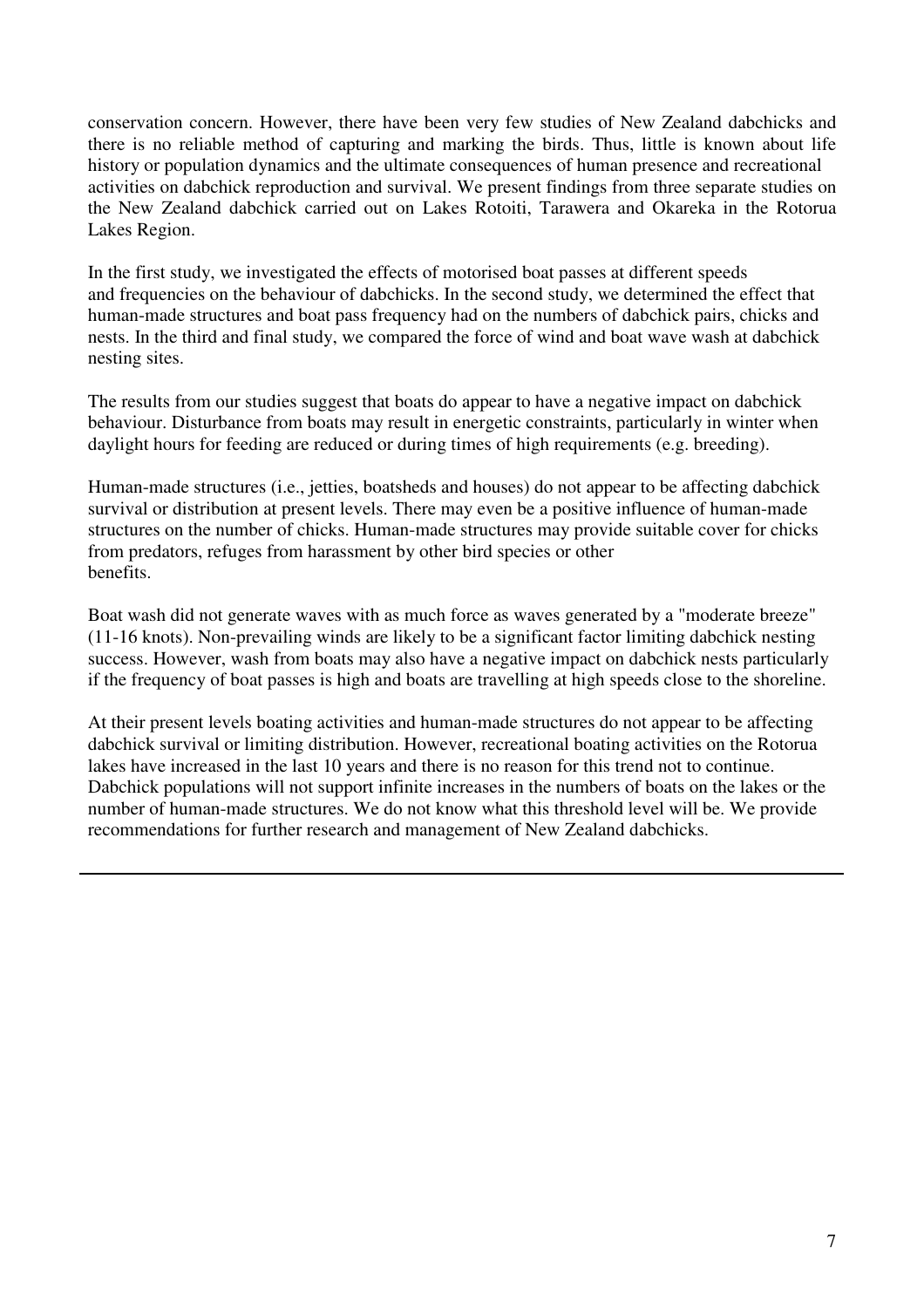# Toxic Cyanobacteria in New Zealand - PhD - Susie Wood A 6-monthly report for the Lakes Water Quality Society

# **Summary of Summer 2001/2 work**

# Methods:

To raise interest in my project, an advertising campaign that involved speaking at conferences and a large mailout was initiated. From November 2001 to April 2002 over 130 water samples were received or collected. Some of these samples were gathered during field trips but the large majority were sent in by people and organisations around New Zealand. Initially waterbodies experiencing algal blooms or with known problems were targeted but samples were not restricted to these as even when not visible, toxic cyanobacterial may still be present. The samples came from a large variety of water use categories as shown in Figure 1.



When received the water samples were stored at 4°C and divided into three portions; a small amount was preserved, a second portion frozen for later toxin analysis and a third portion analysed immediately under a light microscope for species identification. If cyanobacterial were present they were quantified according to a contamination index; at 100x magnification + = 1colony or greater per 10 optical fields, ++++ = more than five colonies per field etc. All samples were tested for the cyanotoxin microcystin using an ELIZA developed by AgResearch in Ruakura. This gives the total amount of microcystin present in a sample.



Okawa Bay - Jan 2002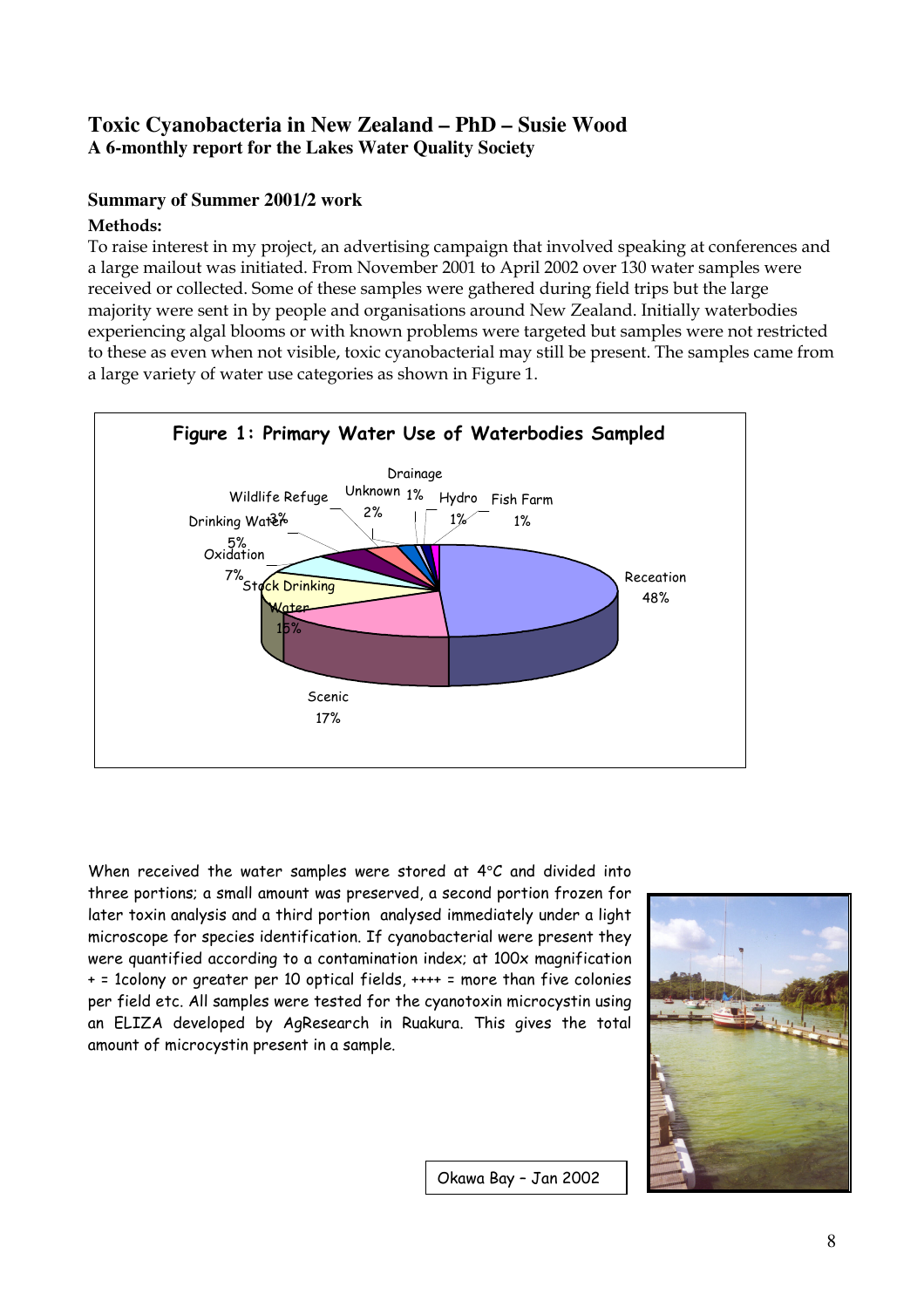# Results:

44% of samples contained cyanobacteria. The percentage of samples in each of the contamination indices is shown in Figure 2.

Figure 2: Percentage of samples in each contamination index.



The following 10 potentially toxic cyanobacterial species were observed in the samples. The number of samples the species were observed in, is given in brackets following the species name.

- Microcystis aerogenosa (23)  $\bullet$
- Microcytis  $sp.2(2)$
- · Anabaena solitaria (6)
- Anabaena circinalis (11)  $\bullet$
- Anabaena flos-aquae (2)
- Anabaena spirodies (2)
- Anabaena  $sp.$  ? (7)
- Planktothrix mougeotii (8)
- Planktothrix peronata (6)  $\bullet$
- $\bullet$ Planktothrix sp. ? (2)

# Microcystin in samples:

In the samples in which cyanobacteria was observed, 51% of them contained microcystin,  $16%$ contained traces of microcystin and 33% contained no microcystin.

56% of the samples contained no visible cyanobacteria, however 15% of these contained microcystin, 25% contained traces of microcystin and 60% contained no microcystin.

A sample from Lake Horowhenua in February contained over 9000mg/ml of microcystin. This was the highest level of microcystin detected in a sample.

# An excel sheet with full results is attached to this report.

# Future Work:

During the months of June and July 2002 I was traveling in North America competing in international road cycling races. I have now restarted work on this project.

All samples collected last summer are currently being analysed for saxitoxins using an ELSIA.

Work planned for this summer includes further sample collection and analyses, and in depth studies of several lakes. Possible study lakes are Lake Horowhenua and Lake Rotoehu. Studies may include looking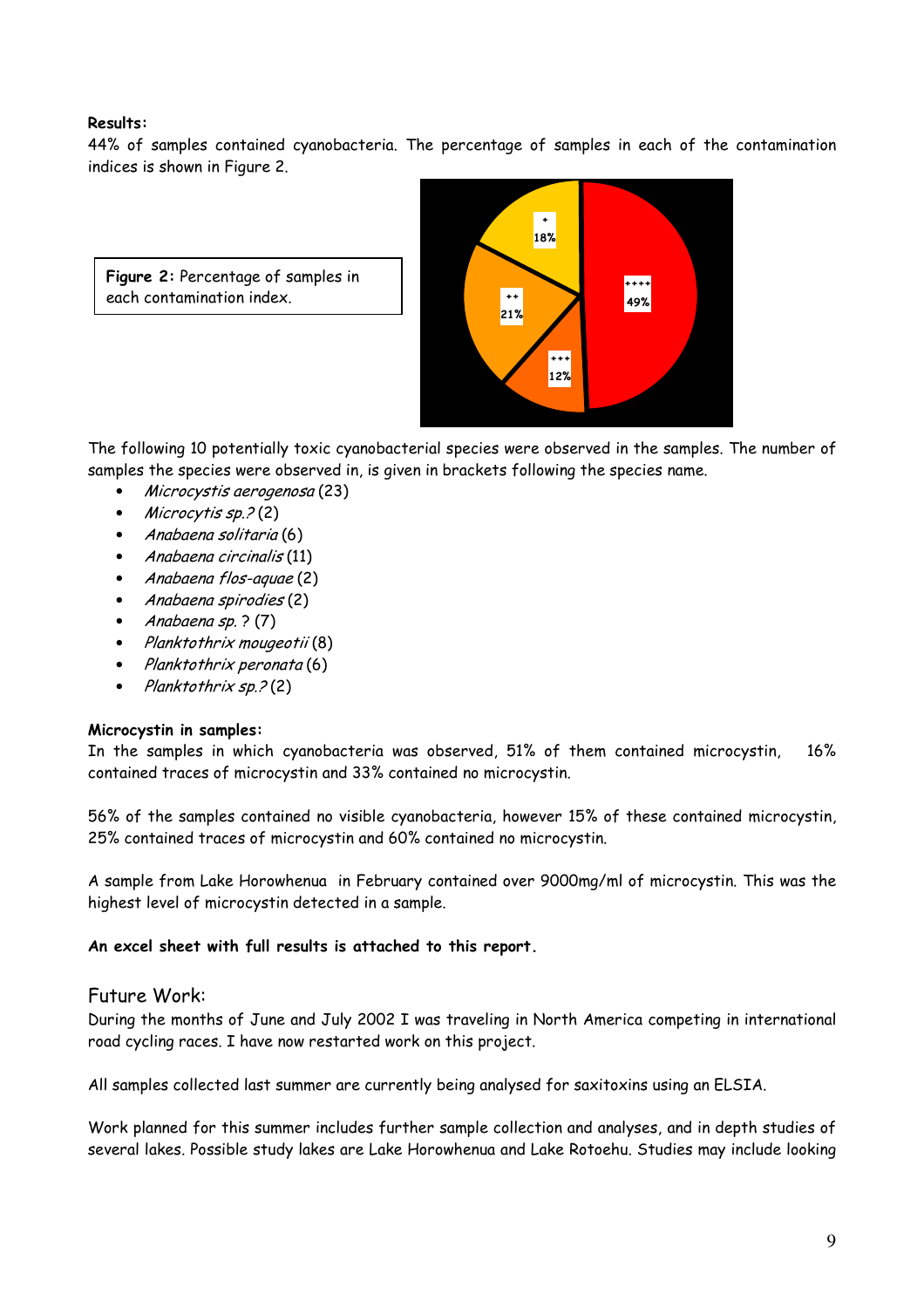at changing levels of toxins during a bloom, different detection methods and an experimental study looking at accumulation of toxins in freshwater bivalves.

# Acknowledgments

Many thanks to my supervisors Dr Bob Wear (Victoria University) & Dr John Ruck (Massey University, Wellington) for their help and ideas. The LakesWater Quality Society for their generous financial support and AgResearch (Ruakura) & ESR for help with cyanotoxin detection methods.



The results spreadsheet mentioned in this report is shown on the following pages as a Word table, in landscape format. Much of the data refers to waterways elsewhere in the country, but we have left all the data in, to provide an interesting comparison and background.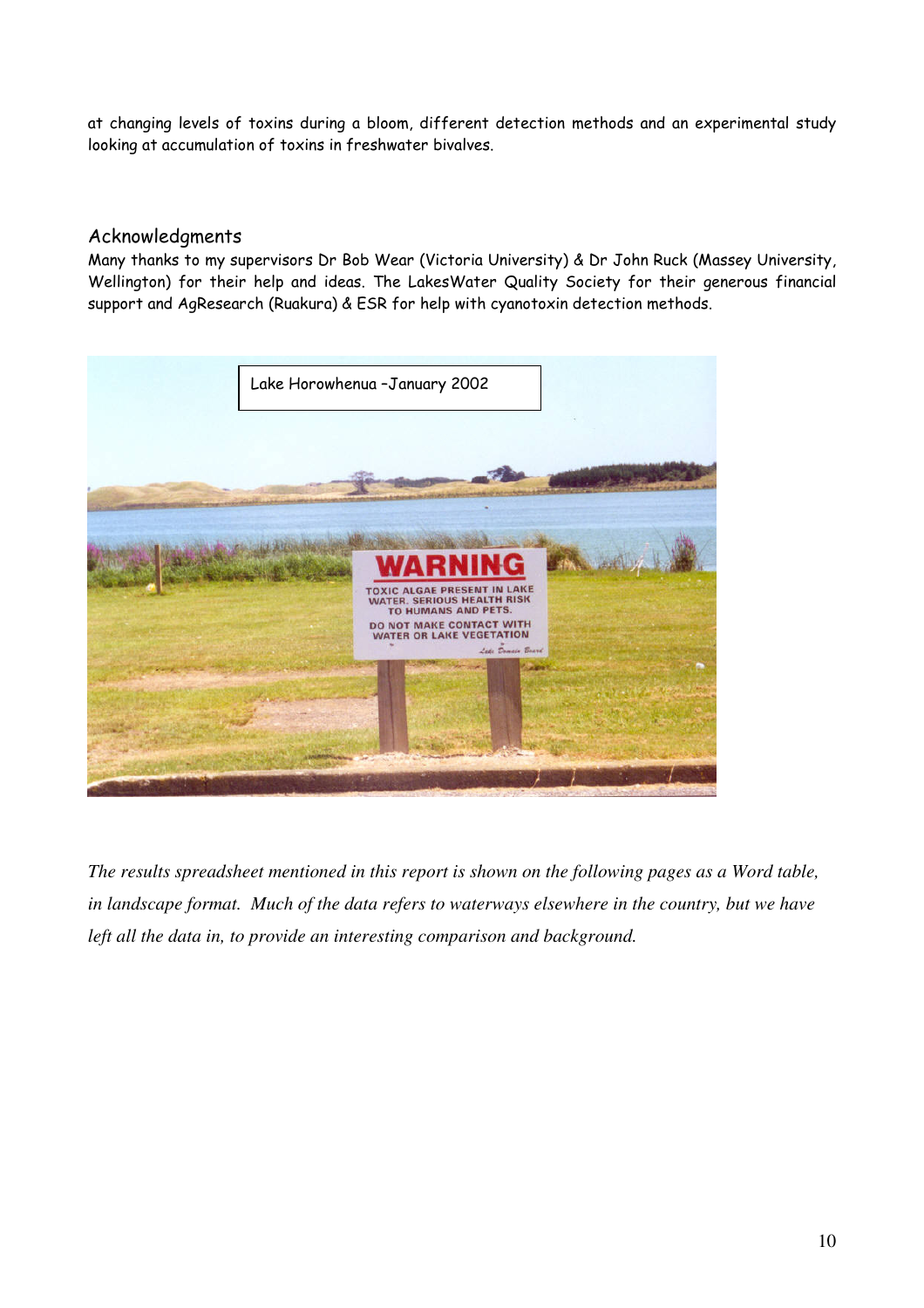|                                         |                 |                                 |                             |            |                                 |       | Cyanobacteria Sp.   |      |                          |                     |
|-----------------------------------------|-----------------|---------------------------------|-----------------------------|------------|---------------------------------|-------|---------------------|------|--------------------------|---------------------|
| <b>No.</b> Sample Location              | <b>Date</b>     | <b>Water Use</b>                | Cyanobacteria Sp. 1         | Qty.       | <i>Cyanobacteria Sp. 2</i> Qty. |       | 3                   | Qtv. | <b>Microcystins</b>      | <b>Notes</b>        |
| 05002 Oxidation Ponds - Western Taupo   |                 | 10/01/02 Oxidation              | Planktothrix mougeotii      | $++++$     | Microcystis aerogenosa $++++$   |       |                     |      | yes - too high           | retest              |
| 08002 Lake Horowhenua                   |                 | 17/02/02 Recreational           | Microcystis aerogenosa ++++ |            |                                 |       |                     |      | positive-data<br>pending |                     |
|                                         |                 |                                 |                             |            |                                 |       |                     |      | positive-data            |                     |
| 07502 Horowhenua - Domain               |                 | 29/01/02 Recreation             | Microcystis aerogenosa-     |            |                                 |       |                     |      | pending                  |                     |
|                                         |                 |                                 |                             |            |                                 |       |                     |      | positive-data            |                     |
| 00801 Horowhenua (Domain)               |                 | 25/11/01 Recreation             | Microcystis aerogenosa-     |            |                                 |       |                     |      | pendina                  |                     |
| 00701 Horowhenua (middle)               |                 | 7/11/01 Recreation              | Microcystis aerogenosa-     |            |                                 |       |                     |      | positive-data<br>pending |                     |
| 06902 Lake Rotoheu                      |                 | 28/01/02 Recreation             | Microcystis aerogenosa ++++ |            |                                 |       |                     |      | 25                       |                     |
| 11402 Masterton - oxidation pond #1     |                 | 25/03/02 Oxidation              | Planktothrix mougeotii      | $++++$     | Microcystis aerogenosa+++       |       |                     |      | 20                       |                     |
| 09102 Masterton Oxidation Ponds - 3     |                 | 13/03/02 Oxidation              | Planktothrix mougeotii      | $++++$     |                                 |       |                     |      | 17                       |                     |
| 093A02 Lake Omapere A                   |                 | 2/03/02 Recreation              | Microcystis aerogenosa-     |            |                                 |       |                     |      | 8.3                      | <b>RETEST</b>       |
| 01201 Rotoehu                           |                 | 26/11/01 Recreation             | Microcystis aerogenosa ++++ |            |                                 |       |                     |      | 5                        |                     |
| 05502 Lake Orakai (Napier)              |                 | 18/01/02 Stock DW?              | Anabaena spirodies          | $+ + +$    | Anabaena sp?                    | $+++$ |                     |      | $\overline{4}$           |                     |
|                                         |                 | Human & Stock Drinking          |                             |            |                                 |       |                     |      |                          |                     |
| 00601 A.Richardson (Northland)          | 29/11/01 Water  |                                 | Microcystis sp.             | $++++$     |                                 |       |                     |      | 3.5                      | Sludge Samlpe       |
| 092B02 Kaitaia Oxdation Ponds - 2       |                 | 3/03/02 Oxidation               | Planktothrix mougeotii      | $++++$     |                                 |       |                     |      | $\overline{c}$           |                     |
| 05102 Henly - Masterton                 |                 | 19/01/01 Recreation             | Anabaena circinalis         | $++$       |                                 |       |                     |      | $\overline{c}$           |                     |
| 092C02 Kaitaia Oxdation Ponds - 3       |                 | 13/03/02 Oxidation              | Planktothrix mougeotii      | $++++$     | Arthrospira cf.maxima           |       |                     |      | 1.5                      |                     |
| 092A02 Kaitaia Oxdation Ponds - 1       |                 | 13/03/02 Oxidation              | Planktothrix mougeotii      | $++++$     |                                 |       |                     |      | 0.9                      |                     |
| 08102 Lake Papaitonga                   | 17/02/02 Scenic |                                 | Planktothrix peronata       | $+ +$      |                                 |       |                     |      | 0.9                      |                     |
| 05902 Rototiti - Ohau Channel (Rotorua) |                 | 28/01/02 Receation              | Anabaena solitaria          | $***$      | Microcystis aerogenosa+         |       |                     |      | 0.6                      |                     |
| 03201 Sth Oxidation Pond - Bleheim      |                 | 1/01/01 Oxidation               | Planktothrix mougeotii      | $++++$     |                                 |       |                     |      | 0.5                      |                     |
| 05802 Rototiti - Te Weta Bay (Rotorua)  |                 | 28/01/02 Receation              | Anabaena solitaria          | $^{+++}$   | Microcystis aerogenosa+         |       |                     |      | 0.4                      |                     |
| 04002 Henly - Masterton                 |                 | 6/01/01 Recreation              | Anabaena circinalis         |            |                                 |       |                     |      | 0.4                      |                     |
| 077A02 Rototiti - Okawa Bay             |                 | 30/01/02 Recreation             | Anabaena circinalis         | $++$       | Microcystis aerogenosa+         |       |                     |      | 0.35                     |                     |
| 077B02 Rototiti - Okawa Bay             |                 | 30/01/02 Recreation             | Anabaena circinalis         | $^{++}$    | Microcystis aerogenosa          |       |                     |      | 0.35                     |                     |
| Rototiti - Okawa Bay, Marina            |                 |                                 |                             |            |                                 |       |                     |      |                          |                     |
| 06302 (Rotorua)                         |                 | 28/01/02 Receation              | Anabaena solitaria          | $^{+++}$   | Microcystis aerogenosa+         |       |                     |      | 0.27                     |                     |
| 05702 Rototiti - Okawa Bay (Rotorua)    |                 | 28/01/02 Receation              | Anabaena solitaria          | $^{++}$    | Microcystis aerogenosa+         |       |                     |      | 0.25                     |                     |
| 06002 Rototiti - Okawa Bay (Rotorua)    |                 | 28/01/02 Receation              | Anabaena solitaria          | $^{++}$    | Microcystis aerogenosa+         |       | Anabaena circinalis |      | 0.25                     |                     |
| 07302 Lake Ngahewa - Rotorua            |                 | 28/01/02 Recreation             | Anabaena solitaria          | $^{++}$    | Microcystis aerogenosa +        |       |                     |      | 0.15                     |                     |
| 06702 Lake Okaro                        |                 | 29/01/02 Recreation             | Anabaena flos-aquae         | $++$       |                                 |       |                     |      | 0.15                     |                     |
| 08602 Lake Pauri                        |                 | 22/02/02 Recreation ?           | Planktothrix peronata       | $^{\ddag}$ |                                 |       |                     |      | trace                    | retest              |
| 10902 Southland Stream ??               |                 | Stock DW??                      | Planktothrix peronata       | $^{+++}$   |                                 |       |                     |      | Trace                    |                     |
| 11202 Lake Omapere                      |                 | 26/03/02 Recreation             | Microcystis aerogenosa++    |            | Anabaena solitaria              | $++$  |                     |      | trace                    | retest              |
| 04502 Torrington - Upper Dam (Wainui)   |                 | 11/01/01 Stock DW               | Coelosharerium sp ?         | $++$       |                                 |       |                     |      | Trace                    |                     |
| 09702 Lake Henly - Masterton            |                 | 18/03/02 Recreation             | Anabaena circinalis         | $++$       |                                 |       |                     |      | trace                    | retest              |
| 06202 Lake Rotorua - Beach Front        |                 | 28/01/02 Receation              | Planktothrix sp.            |            |                                 |       |                     |      | Trace                    |                     |
| 07602 Riverton - Creek                  |                 | 5/02/01 Stock DW                | Planktothrix sp.            |            |                                 |       |                     |      | Trace                    |                     |
| 083C02 Waimanu Lagoons - Nth            |                 | 17/02/02 Recreation             | Planktothrix peronata       |            |                                 |       |                     |      | Trace                    |                     |
| 00601aA.Richardson (Northland)          |                 | 30/11/01 Human & Stock Drinking | Microcystis sp.             |            |                                 |       |                     |      | Trace                    | <b>Water Sample</b> |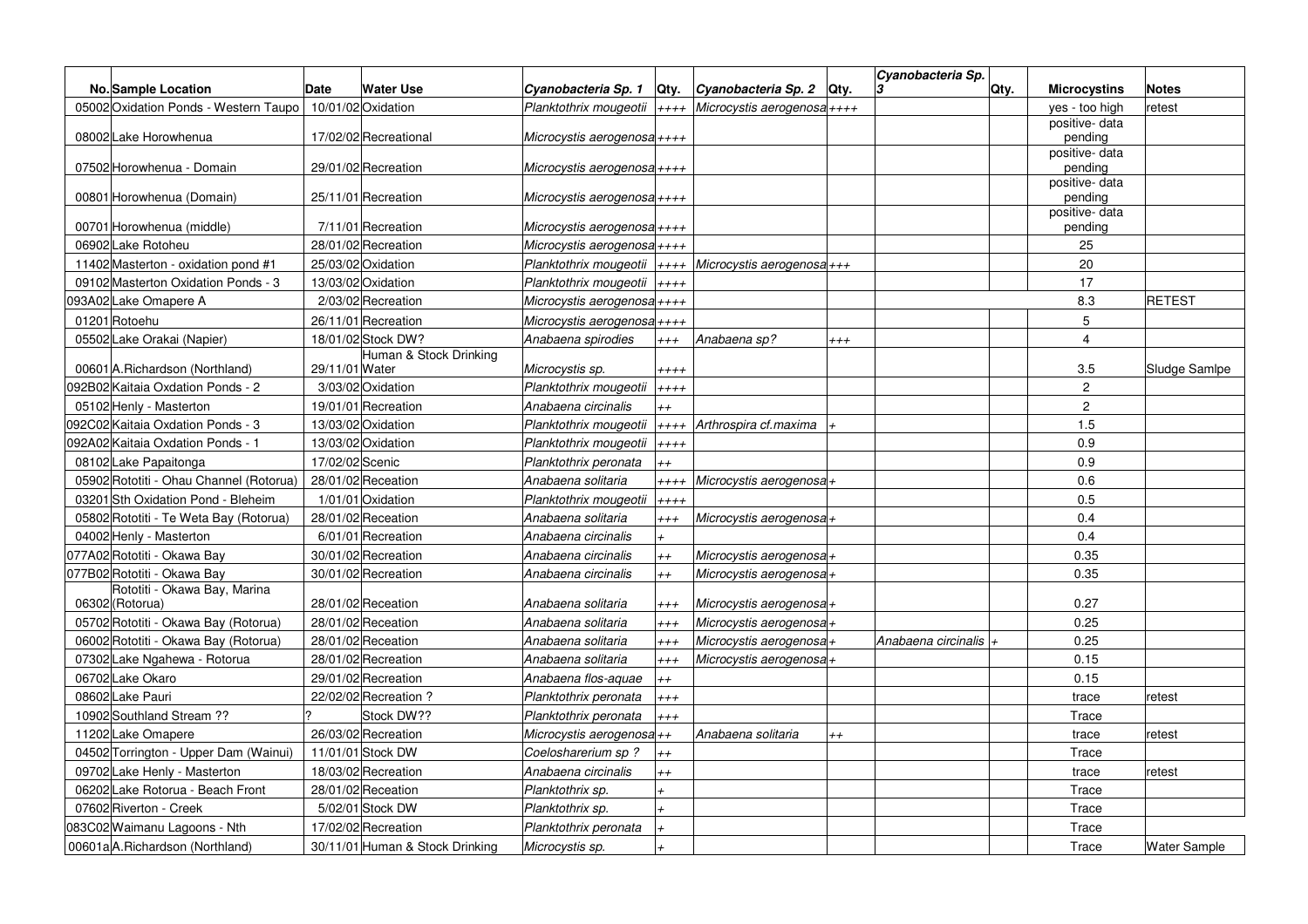| $\overline{?}$<br>01001 Waihola<br>17/11/01 Recreation<br>RETEST<br>Anabaena flos-aqua<br>$\mathbf 0$<br>09002 Waihola<br>14/03/02 Recreation<br>Anabaena sp??<br>$***$<br>08502 Waihola<br>12/03/02 Recreation<br>$\mathbf 0$<br>Anabaena flos-aquae<br>$++++$<br>078A02 Karori - Lower Lake - Nth<br>$\mathbf 0$<br>6/02/02 Wildlife Refuge<br>Anabaena circinalis<br>$***$<br>$\mathbf 0$<br>02401 Lake Rotehu - Te Pohue Bay<br>6/11/01 Recreation<br>Anabaena sp??<br>$^{\ddag}$<br>17/02/02 Recreation<br>$\mathbf 0$<br>08402Lindale Pond<br>Anabaena circinalis<br>Anabaena Sp?<br>$^{+++}$<br>$\mathbf 0$<br>078B02 Karori - Lower Lake - Mid<br>7/02/02 Wildlife Refuge<br>Anabaena circinalis<br>$^{+++}$<br>078C02 Karori - Lower Lake - Sth<br>8/02/02 Wildlife Refuge<br>Anabaena circinalis<br>$\mathbf 0$<br>$^{++}$<br>$\mathbf 0$<br>083A02 Waikanae Estuary - Nth<br>17/02/02 Recreation<br>Planktothrix peronata<br>$++$<br>11302 Lake Forsyth<br>27/03/02 Recreation, Stock DW<br>$\mathbf 0$<br>Nodularia spumigena<br>retest<br>$^{++}$<br>$\mathbf 0$<br>RETEST<br>093B02 Lake Omapere B<br>2/03/02 Recreation<br>Microcystis aerogenosa-++<br>$\mathbf 0$<br>093C02 Lake Omapere C<br>2/03/02 Recreation<br>RETEST<br>Microcystis aerogenosa++<br>2901 Lake Opuri<br>10/12/01 Recreation<br>Anabaena sp??<br>$\Omega$<br>$++$<br>??<br>089B02 Mrs D Ellis - Paparoa - Northland<br>22<br>$\mathbf 0$<br>Anabaena sp??<br>$++$<br>16/03/02 Scenic<br>$\mathbf 0$<br>10602 Lake Horseshoe<br>Planktothrix peronata<br>11002 Whakaipo Bay - Lake Taupo<br>$\mathbf 0$<br>27/03/02 Recreation<br>Microcystis aerogenosa+<br>Anabaena circinalis<br>$\mathbf 0$<br>00501 Horowhenua<br>21/10/01 Recreation<br>Microcystis aerogenosa+<br>RETEST<br>09402 Lake Rotoroa (Hamilton)<br>10/03/02 Recreation<br>Microcystis aerogenosa<br>$\mathbf 0$<br>08702 Richardson Rd (Wanganui)<br>22/02/02 Recreation ?<br>Anabaena sp??<br>$\Omega$<br>03101 Nth Oxidation Pond - Bleheim<br>1/01/01 Oxidation<br>NO<br>$4.6 - 6.6$ ng/ml<br><b>NO</b><br>10702 Taylors Dam - SW end<br>17/03/02 Scenic<br>3.2 <sub>ng/ml</sub><br><b>NO</b><br>04702 Torrington - Lower Dam(Wainui)<br>11/01/01 Stock DW<br>$1-4ng/ml$<br><b>NO</b><br><b>RETEST</b><br>00901 Papaitonga<br>25/11/01 Scenic<br>$100$ ng/ml + ??<br>NO<br>01101 Small Lake near Cromwell<br>17/11/01 ? Recreation<br>RETEST<br>$1.5$ ng/m $I+$<br>NO<br>05202 Lake Hatuma (Waipukurau)<br>19/01/02 Recreation<br>$1.3 - 2.7$ ng/ml<br>Human & Stock Drinking<br>025A01 Wincester - Farm Pond- Rotorua<br>4/12/02 Water<br><b>NO</b><br>0.8 <sub>ng</sub> /ml<br>Queen Elizabeth Park -<br>6/01/01 Scenic<br>NO<br>$0.33 - 0.45$<br>04102 Masternton<br>Pond near Oxidation pond -<br>1/01/01 No Use<br><b>NO</b><br>03001 Bleheim<br>0.3-0.4ng/ml<br>03401 Waihopa Cemmetry Pond<br>1/01/01 Scenic ??<br><b>NO</b><br>0.2 <sub>ng/ml</sub><br><b>NO</b><br>03901 Small pond Nelson??<br>1/01/01 Scenic<br>$.2 - 3$ ng/ml<br>Boundary Dam (COXE4 -<br>01601 Waiotira)<br>29/11/01 Stock DW<br>NO<br>Trace<br><b>NO</b><br>29/11/01 Stock DW<br>01701 Kahakatra (COXE5 - Waiotira)<br>Trace<br><b>NO</b><br>02201 S.Mcintosh - Farm Dam - Scum<br>16/12/01 Scenic<br>Trace<br><b>NO</b><br>03301 Lrg Pond Golf Course - Bleheim<br>1/01/01 Scenic<br>Trace<br>1/01/01 Scenic |                               | Water |           |  |  |       |  |
|-----------------------------------------------------------------------------------------------------------------------------------------------------------------------------------------------------------------------------------------------------------------------------------------------------------------------------------------------------------------------------------------------------------------------------------------------------------------------------------------------------------------------------------------------------------------------------------------------------------------------------------------------------------------------------------------------------------------------------------------------------------------------------------------------------------------------------------------------------------------------------------------------------------------------------------------------------------------------------------------------------------------------------------------------------------------------------------------------------------------------------------------------------------------------------------------------------------------------------------------------------------------------------------------------------------------------------------------------------------------------------------------------------------------------------------------------------------------------------------------------------------------------------------------------------------------------------------------------------------------------------------------------------------------------------------------------------------------------------------------------------------------------------------------------------------------------------------------------------------------------------------------------------------------------------------------------------------------------------------------------------------------------------------------------------------------------------------------------------------------------------------------------------------------------------------------------------------------------------------------------------------------------------------------------------------------------------------------------------------------------------------------------------------------------------------------------------------------------------------------------------------------------------------------------------------------------------------------------------------------------------------------------------------------------------------------------------------------------------------------------------------------------------------------------------------------------------------------------------------------------------------------------------------------------------------------------------------------------------------------------------------------------------------------------------------------------------------------------------------------------------------------------------------------------------------------------------------------------------------------------------------------------------------------------------------------------------------------------------|-------------------------------|-------|-----------|--|--|-------|--|
|                                                                                                                                                                                                                                                                                                                                                                                                                                                                                                                                                                                                                                                                                                                                                                                                                                                                                                                                                                                                                                                                                                                                                                                                                                                                                                                                                                                                                                                                                                                                                                                                                                                                                                                                                                                                                                                                                                                                                                                                                                                                                                                                                                                                                                                                                                                                                                                                                                                                                                                                                                                                                                                                                                                                                                                                                                                                                                                                                                                                                                                                                                                                                                                                                                                                                                                                                     |                               |       |           |  |  |       |  |
|                                                                                                                                                                                                                                                                                                                                                                                                                                                                                                                                                                                                                                                                                                                                                                                                                                                                                                                                                                                                                                                                                                                                                                                                                                                                                                                                                                                                                                                                                                                                                                                                                                                                                                                                                                                                                                                                                                                                                                                                                                                                                                                                                                                                                                                                                                                                                                                                                                                                                                                                                                                                                                                                                                                                                                                                                                                                                                                                                                                                                                                                                                                                                                                                                                                                                                                                                     |                               |       |           |  |  |       |  |
|                                                                                                                                                                                                                                                                                                                                                                                                                                                                                                                                                                                                                                                                                                                                                                                                                                                                                                                                                                                                                                                                                                                                                                                                                                                                                                                                                                                                                                                                                                                                                                                                                                                                                                                                                                                                                                                                                                                                                                                                                                                                                                                                                                                                                                                                                                                                                                                                                                                                                                                                                                                                                                                                                                                                                                                                                                                                                                                                                                                                                                                                                                                                                                                                                                                                                                                                                     |                               |       |           |  |  |       |  |
|                                                                                                                                                                                                                                                                                                                                                                                                                                                                                                                                                                                                                                                                                                                                                                                                                                                                                                                                                                                                                                                                                                                                                                                                                                                                                                                                                                                                                                                                                                                                                                                                                                                                                                                                                                                                                                                                                                                                                                                                                                                                                                                                                                                                                                                                                                                                                                                                                                                                                                                                                                                                                                                                                                                                                                                                                                                                                                                                                                                                                                                                                                                                                                                                                                                                                                                                                     |                               |       |           |  |  |       |  |
|                                                                                                                                                                                                                                                                                                                                                                                                                                                                                                                                                                                                                                                                                                                                                                                                                                                                                                                                                                                                                                                                                                                                                                                                                                                                                                                                                                                                                                                                                                                                                                                                                                                                                                                                                                                                                                                                                                                                                                                                                                                                                                                                                                                                                                                                                                                                                                                                                                                                                                                                                                                                                                                                                                                                                                                                                                                                                                                                                                                                                                                                                                                                                                                                                                                                                                                                                     |                               |       |           |  |  |       |  |
|                                                                                                                                                                                                                                                                                                                                                                                                                                                                                                                                                                                                                                                                                                                                                                                                                                                                                                                                                                                                                                                                                                                                                                                                                                                                                                                                                                                                                                                                                                                                                                                                                                                                                                                                                                                                                                                                                                                                                                                                                                                                                                                                                                                                                                                                                                                                                                                                                                                                                                                                                                                                                                                                                                                                                                                                                                                                                                                                                                                                                                                                                                                                                                                                                                                                                                                                                     |                               |       |           |  |  |       |  |
|                                                                                                                                                                                                                                                                                                                                                                                                                                                                                                                                                                                                                                                                                                                                                                                                                                                                                                                                                                                                                                                                                                                                                                                                                                                                                                                                                                                                                                                                                                                                                                                                                                                                                                                                                                                                                                                                                                                                                                                                                                                                                                                                                                                                                                                                                                                                                                                                                                                                                                                                                                                                                                                                                                                                                                                                                                                                                                                                                                                                                                                                                                                                                                                                                                                                                                                                                     |                               |       |           |  |  |       |  |
|                                                                                                                                                                                                                                                                                                                                                                                                                                                                                                                                                                                                                                                                                                                                                                                                                                                                                                                                                                                                                                                                                                                                                                                                                                                                                                                                                                                                                                                                                                                                                                                                                                                                                                                                                                                                                                                                                                                                                                                                                                                                                                                                                                                                                                                                                                                                                                                                                                                                                                                                                                                                                                                                                                                                                                                                                                                                                                                                                                                                                                                                                                                                                                                                                                                                                                                                                     |                               |       |           |  |  |       |  |
|                                                                                                                                                                                                                                                                                                                                                                                                                                                                                                                                                                                                                                                                                                                                                                                                                                                                                                                                                                                                                                                                                                                                                                                                                                                                                                                                                                                                                                                                                                                                                                                                                                                                                                                                                                                                                                                                                                                                                                                                                                                                                                                                                                                                                                                                                                                                                                                                                                                                                                                                                                                                                                                                                                                                                                                                                                                                                                                                                                                                                                                                                                                                                                                                                                                                                                                                                     |                               |       |           |  |  |       |  |
|                                                                                                                                                                                                                                                                                                                                                                                                                                                                                                                                                                                                                                                                                                                                                                                                                                                                                                                                                                                                                                                                                                                                                                                                                                                                                                                                                                                                                                                                                                                                                                                                                                                                                                                                                                                                                                                                                                                                                                                                                                                                                                                                                                                                                                                                                                                                                                                                                                                                                                                                                                                                                                                                                                                                                                                                                                                                                                                                                                                                                                                                                                                                                                                                                                                                                                                                                     |                               |       |           |  |  |       |  |
|                                                                                                                                                                                                                                                                                                                                                                                                                                                                                                                                                                                                                                                                                                                                                                                                                                                                                                                                                                                                                                                                                                                                                                                                                                                                                                                                                                                                                                                                                                                                                                                                                                                                                                                                                                                                                                                                                                                                                                                                                                                                                                                                                                                                                                                                                                                                                                                                                                                                                                                                                                                                                                                                                                                                                                                                                                                                                                                                                                                                                                                                                                                                                                                                                                                                                                                                                     |                               |       |           |  |  |       |  |
|                                                                                                                                                                                                                                                                                                                                                                                                                                                                                                                                                                                                                                                                                                                                                                                                                                                                                                                                                                                                                                                                                                                                                                                                                                                                                                                                                                                                                                                                                                                                                                                                                                                                                                                                                                                                                                                                                                                                                                                                                                                                                                                                                                                                                                                                                                                                                                                                                                                                                                                                                                                                                                                                                                                                                                                                                                                                                                                                                                                                                                                                                                                                                                                                                                                                                                                                                     |                               |       |           |  |  |       |  |
|                                                                                                                                                                                                                                                                                                                                                                                                                                                                                                                                                                                                                                                                                                                                                                                                                                                                                                                                                                                                                                                                                                                                                                                                                                                                                                                                                                                                                                                                                                                                                                                                                                                                                                                                                                                                                                                                                                                                                                                                                                                                                                                                                                                                                                                                                                                                                                                                                                                                                                                                                                                                                                                                                                                                                                                                                                                                                                                                                                                                                                                                                                                                                                                                                                                                                                                                                     |                               |       |           |  |  |       |  |
|                                                                                                                                                                                                                                                                                                                                                                                                                                                                                                                                                                                                                                                                                                                                                                                                                                                                                                                                                                                                                                                                                                                                                                                                                                                                                                                                                                                                                                                                                                                                                                                                                                                                                                                                                                                                                                                                                                                                                                                                                                                                                                                                                                                                                                                                                                                                                                                                                                                                                                                                                                                                                                                                                                                                                                                                                                                                                                                                                                                                                                                                                                                                                                                                                                                                                                                                                     |                               |       |           |  |  |       |  |
|                                                                                                                                                                                                                                                                                                                                                                                                                                                                                                                                                                                                                                                                                                                                                                                                                                                                                                                                                                                                                                                                                                                                                                                                                                                                                                                                                                                                                                                                                                                                                                                                                                                                                                                                                                                                                                                                                                                                                                                                                                                                                                                                                                                                                                                                                                                                                                                                                                                                                                                                                                                                                                                                                                                                                                                                                                                                                                                                                                                                                                                                                                                                                                                                                                                                                                                                                     |                               |       |           |  |  |       |  |
|                                                                                                                                                                                                                                                                                                                                                                                                                                                                                                                                                                                                                                                                                                                                                                                                                                                                                                                                                                                                                                                                                                                                                                                                                                                                                                                                                                                                                                                                                                                                                                                                                                                                                                                                                                                                                                                                                                                                                                                                                                                                                                                                                                                                                                                                                                                                                                                                                                                                                                                                                                                                                                                                                                                                                                                                                                                                                                                                                                                                                                                                                                                                                                                                                                                                                                                                                     |                               |       |           |  |  |       |  |
|                                                                                                                                                                                                                                                                                                                                                                                                                                                                                                                                                                                                                                                                                                                                                                                                                                                                                                                                                                                                                                                                                                                                                                                                                                                                                                                                                                                                                                                                                                                                                                                                                                                                                                                                                                                                                                                                                                                                                                                                                                                                                                                                                                                                                                                                                                                                                                                                                                                                                                                                                                                                                                                                                                                                                                                                                                                                                                                                                                                                                                                                                                                                                                                                                                                                                                                                                     |                               |       |           |  |  |       |  |
|                                                                                                                                                                                                                                                                                                                                                                                                                                                                                                                                                                                                                                                                                                                                                                                                                                                                                                                                                                                                                                                                                                                                                                                                                                                                                                                                                                                                                                                                                                                                                                                                                                                                                                                                                                                                                                                                                                                                                                                                                                                                                                                                                                                                                                                                                                                                                                                                                                                                                                                                                                                                                                                                                                                                                                                                                                                                                                                                                                                                                                                                                                                                                                                                                                                                                                                                                     |                               |       |           |  |  |       |  |
|                                                                                                                                                                                                                                                                                                                                                                                                                                                                                                                                                                                                                                                                                                                                                                                                                                                                                                                                                                                                                                                                                                                                                                                                                                                                                                                                                                                                                                                                                                                                                                                                                                                                                                                                                                                                                                                                                                                                                                                                                                                                                                                                                                                                                                                                                                                                                                                                                                                                                                                                                                                                                                                                                                                                                                                                                                                                                                                                                                                                                                                                                                                                                                                                                                                                                                                                                     |                               |       |           |  |  |       |  |
|                                                                                                                                                                                                                                                                                                                                                                                                                                                                                                                                                                                                                                                                                                                                                                                                                                                                                                                                                                                                                                                                                                                                                                                                                                                                                                                                                                                                                                                                                                                                                                                                                                                                                                                                                                                                                                                                                                                                                                                                                                                                                                                                                                                                                                                                                                                                                                                                                                                                                                                                                                                                                                                                                                                                                                                                                                                                                                                                                                                                                                                                                                                                                                                                                                                                                                                                                     |                               |       |           |  |  |       |  |
|                                                                                                                                                                                                                                                                                                                                                                                                                                                                                                                                                                                                                                                                                                                                                                                                                                                                                                                                                                                                                                                                                                                                                                                                                                                                                                                                                                                                                                                                                                                                                                                                                                                                                                                                                                                                                                                                                                                                                                                                                                                                                                                                                                                                                                                                                                                                                                                                                                                                                                                                                                                                                                                                                                                                                                                                                                                                                                                                                                                                                                                                                                                                                                                                                                                                                                                                                     |                               |       |           |  |  |       |  |
|                                                                                                                                                                                                                                                                                                                                                                                                                                                                                                                                                                                                                                                                                                                                                                                                                                                                                                                                                                                                                                                                                                                                                                                                                                                                                                                                                                                                                                                                                                                                                                                                                                                                                                                                                                                                                                                                                                                                                                                                                                                                                                                                                                                                                                                                                                                                                                                                                                                                                                                                                                                                                                                                                                                                                                                                                                                                                                                                                                                                                                                                                                                                                                                                                                                                                                                                                     |                               |       |           |  |  |       |  |
|                                                                                                                                                                                                                                                                                                                                                                                                                                                                                                                                                                                                                                                                                                                                                                                                                                                                                                                                                                                                                                                                                                                                                                                                                                                                                                                                                                                                                                                                                                                                                                                                                                                                                                                                                                                                                                                                                                                                                                                                                                                                                                                                                                                                                                                                                                                                                                                                                                                                                                                                                                                                                                                                                                                                                                                                                                                                                                                                                                                                                                                                                                                                                                                                                                                                                                                                                     |                               |       |           |  |  |       |  |
|                                                                                                                                                                                                                                                                                                                                                                                                                                                                                                                                                                                                                                                                                                                                                                                                                                                                                                                                                                                                                                                                                                                                                                                                                                                                                                                                                                                                                                                                                                                                                                                                                                                                                                                                                                                                                                                                                                                                                                                                                                                                                                                                                                                                                                                                                                                                                                                                                                                                                                                                                                                                                                                                                                                                                                                                                                                                                                                                                                                                                                                                                                                                                                                                                                                                                                                                                     |                               |       |           |  |  |       |  |
|                                                                                                                                                                                                                                                                                                                                                                                                                                                                                                                                                                                                                                                                                                                                                                                                                                                                                                                                                                                                                                                                                                                                                                                                                                                                                                                                                                                                                                                                                                                                                                                                                                                                                                                                                                                                                                                                                                                                                                                                                                                                                                                                                                                                                                                                                                                                                                                                                                                                                                                                                                                                                                                                                                                                                                                                                                                                                                                                                                                                                                                                                                                                                                                                                                                                                                                                                     |                               |       |           |  |  |       |  |
|                                                                                                                                                                                                                                                                                                                                                                                                                                                                                                                                                                                                                                                                                                                                                                                                                                                                                                                                                                                                                                                                                                                                                                                                                                                                                                                                                                                                                                                                                                                                                                                                                                                                                                                                                                                                                                                                                                                                                                                                                                                                                                                                                                                                                                                                                                                                                                                                                                                                                                                                                                                                                                                                                                                                                                                                                                                                                                                                                                                                                                                                                                                                                                                                                                                                                                                                                     |                               |       |           |  |  |       |  |
|                                                                                                                                                                                                                                                                                                                                                                                                                                                                                                                                                                                                                                                                                                                                                                                                                                                                                                                                                                                                                                                                                                                                                                                                                                                                                                                                                                                                                                                                                                                                                                                                                                                                                                                                                                                                                                                                                                                                                                                                                                                                                                                                                                                                                                                                                                                                                                                                                                                                                                                                                                                                                                                                                                                                                                                                                                                                                                                                                                                                                                                                                                                                                                                                                                                                                                                                                     |                               |       |           |  |  |       |  |
|                                                                                                                                                                                                                                                                                                                                                                                                                                                                                                                                                                                                                                                                                                                                                                                                                                                                                                                                                                                                                                                                                                                                                                                                                                                                                                                                                                                                                                                                                                                                                                                                                                                                                                                                                                                                                                                                                                                                                                                                                                                                                                                                                                                                                                                                                                                                                                                                                                                                                                                                                                                                                                                                                                                                                                                                                                                                                                                                                                                                                                                                                                                                                                                                                                                                                                                                                     |                               |       |           |  |  |       |  |
|                                                                                                                                                                                                                                                                                                                                                                                                                                                                                                                                                                                                                                                                                                                                                                                                                                                                                                                                                                                                                                                                                                                                                                                                                                                                                                                                                                                                                                                                                                                                                                                                                                                                                                                                                                                                                                                                                                                                                                                                                                                                                                                                                                                                                                                                                                                                                                                                                                                                                                                                                                                                                                                                                                                                                                                                                                                                                                                                                                                                                                                                                                                                                                                                                                                                                                                                                     |                               |       |           |  |  |       |  |
|                                                                                                                                                                                                                                                                                                                                                                                                                                                                                                                                                                                                                                                                                                                                                                                                                                                                                                                                                                                                                                                                                                                                                                                                                                                                                                                                                                                                                                                                                                                                                                                                                                                                                                                                                                                                                                                                                                                                                                                                                                                                                                                                                                                                                                                                                                                                                                                                                                                                                                                                                                                                                                                                                                                                                                                                                                                                                                                                                                                                                                                                                                                                                                                                                                                                                                                                                     |                               |       |           |  |  |       |  |
|                                                                                                                                                                                                                                                                                                                                                                                                                                                                                                                                                                                                                                                                                                                                                                                                                                                                                                                                                                                                                                                                                                                                                                                                                                                                                                                                                                                                                                                                                                                                                                                                                                                                                                                                                                                                                                                                                                                                                                                                                                                                                                                                                                                                                                                                                                                                                                                                                                                                                                                                                                                                                                                                                                                                                                                                                                                                                                                                                                                                                                                                                                                                                                                                                                                                                                                                                     |                               |       |           |  |  |       |  |
|                                                                                                                                                                                                                                                                                                                                                                                                                                                                                                                                                                                                                                                                                                                                                                                                                                                                                                                                                                                                                                                                                                                                                                                                                                                                                                                                                                                                                                                                                                                                                                                                                                                                                                                                                                                                                                                                                                                                                                                                                                                                                                                                                                                                                                                                                                                                                                                                                                                                                                                                                                                                                                                                                                                                                                                                                                                                                                                                                                                                                                                                                                                                                                                                                                                                                                                                                     |                               |       |           |  |  |       |  |
|                                                                                                                                                                                                                                                                                                                                                                                                                                                                                                                                                                                                                                                                                                                                                                                                                                                                                                                                                                                                                                                                                                                                                                                                                                                                                                                                                                                                                                                                                                                                                                                                                                                                                                                                                                                                                                                                                                                                                                                                                                                                                                                                                                                                                                                                                                                                                                                                                                                                                                                                                                                                                                                                                                                                                                                                                                                                                                                                                                                                                                                                                                                                                                                                                                                                                                                                                     |                               |       |           |  |  |       |  |
|                                                                                                                                                                                                                                                                                                                                                                                                                                                                                                                                                                                                                                                                                                                                                                                                                                                                                                                                                                                                                                                                                                                                                                                                                                                                                                                                                                                                                                                                                                                                                                                                                                                                                                                                                                                                                                                                                                                                                                                                                                                                                                                                                                                                                                                                                                                                                                                                                                                                                                                                                                                                                                                                                                                                                                                                                                                                                                                                                                                                                                                                                                                                                                                                                                                                                                                                                     |                               |       |           |  |  |       |  |
|                                                                                                                                                                                                                                                                                                                                                                                                                                                                                                                                                                                                                                                                                                                                                                                                                                                                                                                                                                                                                                                                                                                                                                                                                                                                                                                                                                                                                                                                                                                                                                                                                                                                                                                                                                                                                                                                                                                                                                                                                                                                                                                                                                                                                                                                                                                                                                                                                                                                                                                                                                                                                                                                                                                                                                                                                                                                                                                                                                                                                                                                                                                                                                                                                                                                                                                                                     |                               |       |           |  |  |       |  |
|                                                                                                                                                                                                                                                                                                                                                                                                                                                                                                                                                                                                                                                                                                                                                                                                                                                                                                                                                                                                                                                                                                                                                                                                                                                                                                                                                                                                                                                                                                                                                                                                                                                                                                                                                                                                                                                                                                                                                                                                                                                                                                                                                                                                                                                                                                                                                                                                                                                                                                                                                                                                                                                                                                                                                                                                                                                                                                                                                                                                                                                                                                                                                                                                                                                                                                                                                     |                               |       |           |  |  |       |  |
|                                                                                                                                                                                                                                                                                                                                                                                                                                                                                                                                                                                                                                                                                                                                                                                                                                                                                                                                                                                                                                                                                                                                                                                                                                                                                                                                                                                                                                                                                                                                                                                                                                                                                                                                                                                                                                                                                                                                                                                                                                                                                                                                                                                                                                                                                                                                                                                                                                                                                                                                                                                                                                                                                                                                                                                                                                                                                                                                                                                                                                                                                                                                                                                                                                                                                                                                                     | 03501 Taylors Dam - West Bank |       | <b>NO</b> |  |  | Trace |  |
| NO<br>03601 Taylors Dam - Sth East Bank<br>1/01/01 Scenic<br>Trace                                                                                                                                                                                                                                                                                                                                                                                                                                                                                                                                                                                                                                                                                                                                                                                                                                                                                                                                                                                                                                                                                                                                                                                                                                                                                                                                                                                                                                                                                                                                                                                                                                                                                                                                                                                                                                                                                                                                                                                                                                                                                                                                                                                                                                                                                                                                                                                                                                                                                                                                                                                                                                                                                                                                                                                                                                                                                                                                                                                                                                                                                                                                                                                                                                                                                  |                               |       |           |  |  |       |  |
| NO<br>Trace<br>03701 Pond Sth Eastof Taylors Dam<br>1/01/01 Stock DW                                                                                                                                                                                                                                                                                                                                                                                                                                                                                                                                                                                                                                                                                                                                                                                                                                                                                                                                                                                                                                                                                                                                                                                                                                                                                                                                                                                                                                                                                                                                                                                                                                                                                                                                                                                                                                                                                                                                                                                                                                                                                                                                                                                                                                                                                                                                                                                                                                                                                                                                                                                                                                                                                                                                                                                                                                                                                                                                                                                                                                                                                                                                                                                                                                                                                |                               |       |           |  |  |       |  |
| NO<br>03801 Pond West of Taylors Dam<br>1/01/01 Scenic<br>Trace                                                                                                                                                                                                                                                                                                                                                                                                                                                                                                                                                                                                                                                                                                                                                                                                                                                                                                                                                                                                                                                                                                                                                                                                                                                                                                                                                                                                                                                                                                                                                                                                                                                                                                                                                                                                                                                                                                                                                                                                                                                                                                                                                                                                                                                                                                                                                                                                                                                                                                                                                                                                                                                                                                                                                                                                                                                                                                                                                                                                                                                                                                                                                                                                                                                                                     |                               |       |           |  |  |       |  |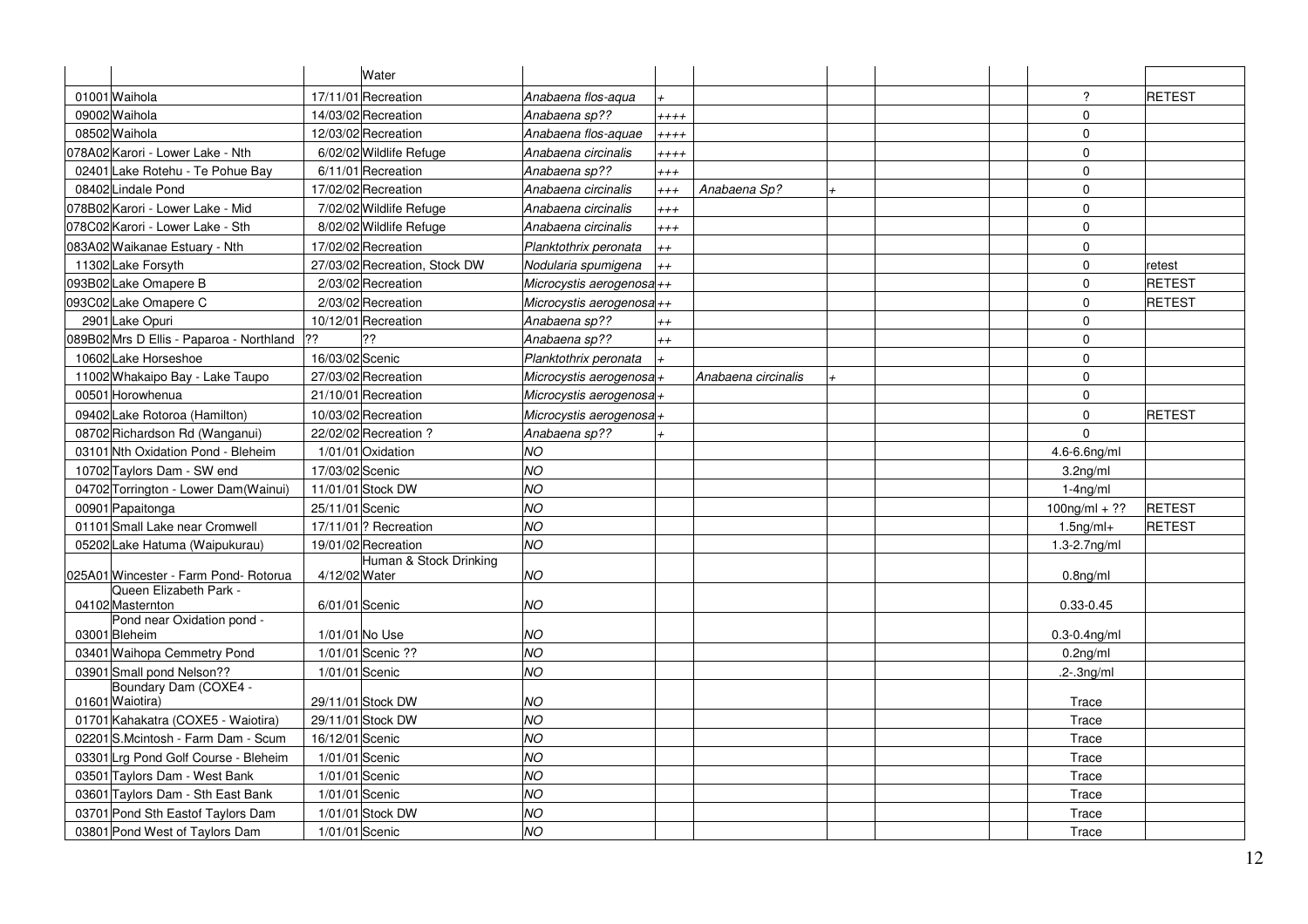| 04202 Wairapara                                   |                 | 6/01/01 Recreation           | NO        |  |  | Trace       |  |
|---------------------------------------------------|-----------------|------------------------------|-----------|--|--|-------------|--|
| 043A02Lyndon                                      |                 | 8/01/01 Recreation           | <b>NO</b> |  |  | Trace       |  |
| 04802 Torrington - Sth Pond(Wainui)               |                 | 11/01/01 Stock DW            | <b>NO</b> |  |  | Trace       |  |
| 05302 Lake Tutira (Napier)                        |                 | 18/01/02 Recreation          | <b>NO</b> |  |  | Trace       |  |
| 05402 Lake Waikopiro (Napier)                     |                 | 18/01/02 Recreation          | <b>NO</b> |  |  | Trace       |  |
| 06102 Rototiti - Mid Lake (Rotorua)               |                 | 28/01/02 Receation           | <b>NO</b> |  |  | Trace       |  |
| 06502 Te Whaiau Lake                              |                 | 29/01/02 Recreation/Hydro    | <b>NO</b> |  |  | Trace       |  |
| 07202 Georges Dr - Pond - Napier                  | 27/01/02 Scenic |                              | <b>NO</b> |  |  | Trace       |  |
| 10202 Onamalutu Domain Stream                     |                 | 17/03/02 Recreation          | <b>NO</b> |  |  | trace       |  |
| 10802 Taylors Dam - NE end                        | 17/03/02 Scenic |                              | NO        |  |  | trace       |  |
| $11102***$                                        |                 |                              |           |  |  | $\mathbf 0$ |  |
| 00101 Wiritoa                                     |                 | 21/10/01 Recreation          | NO        |  |  | $\mathbf 0$ |  |
| 00201 Virginia                                    | 21/10/01 Scenic |                              | NO        |  |  | $\mathbf 0$ |  |
| 00301 Mangamahoe                                  | 21/10/01 Hydro  |                              | NO        |  |  | $\mathbf 0$ |  |
| 00401 Rotokare                                    |                 | 21/10/01 Recreation          | <b>NO</b> |  |  | $\mathbf 0$ |  |
| 01301 Woolshed (COXE1 - Waiotira)                 |                 | 29/11/01 Stock DW/Irrigation | NO        |  |  | $\mathbf 0$ |  |
| 01401 Middle Dam (COXE2 - Waiotira)               |                 | 29/11/01 Stock DW            | <b>NO</b> |  |  | $\mathbf 0$ |  |
| 01501 Big Dam (COXE3 - Waiotira)                  |                 | 29/11/01 Stock DW            | <b>NO</b> |  |  | $\mathbf 0$ |  |
| 01801 Labonte (Waipu)                             |                 | 29/11/01 Fish Farm           | <b>NO</b> |  |  | $\mathbf 0$ |  |
| 01901 J.Simons - Farm, Pukeohe - Little           |                 | 10/12/01 Stock DW            | NO        |  |  | $\mathbf 0$ |  |
| 02001 J.Simons - Farm, Pukeohe - Big              |                 | 10/12/01 Stock DW            | <b>NO</b> |  |  | $\mathbf 0$ |  |
| 02101 S.Mcintosh - Farm Dam - Bottom              | 16/12/01 Scenic |                              | <b>NO</b> |  |  | $\mathbf 0$ |  |
| 02301 S.Mcintosh - Farm Dam - Culvet              | 16/12/01 Scenic |                              | <b>NO</b> |  |  | $\Omega$    |  |
|                                                   |                 | Human & Stock Drinking       |           |  |  |             |  |
| 025B01 Wincester - Farm River - Rotorua           | 4/12/02 Water   |                              | NO        |  |  | $\mathbf 0$ |  |
| 02601 Lake Brunner                                |                 | 18/12/01 Recreation          | NO        |  |  | $\mathbf 0$ |  |
| 02701 Lake Pearson                                |                 | 18/12/01 Recreation          | NO        |  |  | $\mathbf 0$ |  |
| 02801 Lake Kaniere                                |                 | 18/12/01 Recreation          | NO        |  |  | $\mathbf 0$ |  |
| 043B02Lyndon                                      |                 | 8/01/01 Recreation           | NO        |  |  | $\mathbf 0$ |  |
| 04402 Coleridge                                   |                 | 8/01/01 Recreation           | NO        |  |  | $\mathbf 0$ |  |
| 04602 Torrington - Stream (Wainui)                |                 | 11/01/01 Stock DW            | <b>NO</b> |  |  | $\mathbf 0$ |  |
| 04902 Torrington - West Pond(Wainui)              |                 | 11/01/01 Stock DW            | <b>NO</b> |  |  | $\mathbf 0$ |  |
| 05602 Lake Rotokawa (Rotorua)                     | 28/01/02 Scenic |                              | NO        |  |  | $\mathbf 0$ |  |
| 06402 Lake Rotoaira                               |                 | 29/01/02 Recreation          | <b>NO</b> |  |  | $\mathbf 0$ |  |
| 06602 Lake Rotopounamu                            | 29/01/02 Scenic |                              | <b>NO</b> |  |  | $\mathbf 0$ |  |
| 06802 Lake Rotowhero<br>ToRepatutaki Swamp - Near |                 | 28/01/02 Thermal             | <b>NO</b> |  |  | $\Omega$    |  |
| 07002 Taupo                                       |                 | 28/01/02 Stock DW            | NO        |  |  | $\mathbf 0$ |  |
| 07102 Otamangakau                                 |                 | 29/01/02 Recreation/Hydro    | <b>NO</b> |  |  | $\mathbf 0$ |  |
| 07402 Private Lake - Rotorua/Taupo Rd             | 29/01/02 Scenic |                              | <b>NO</b> |  |  | $\mathbf 0$ |  |
| 078D02 Karori - Upper Lake                        |                 | 9/02/02 Wildlife Refuge      | NO        |  |  | $\mathbf 0$ |  |
| 07902 Belmont Park - Pond                         |                 | 9/02/02 Stock DW             | NO        |  |  | $\mathbf 0$ |  |